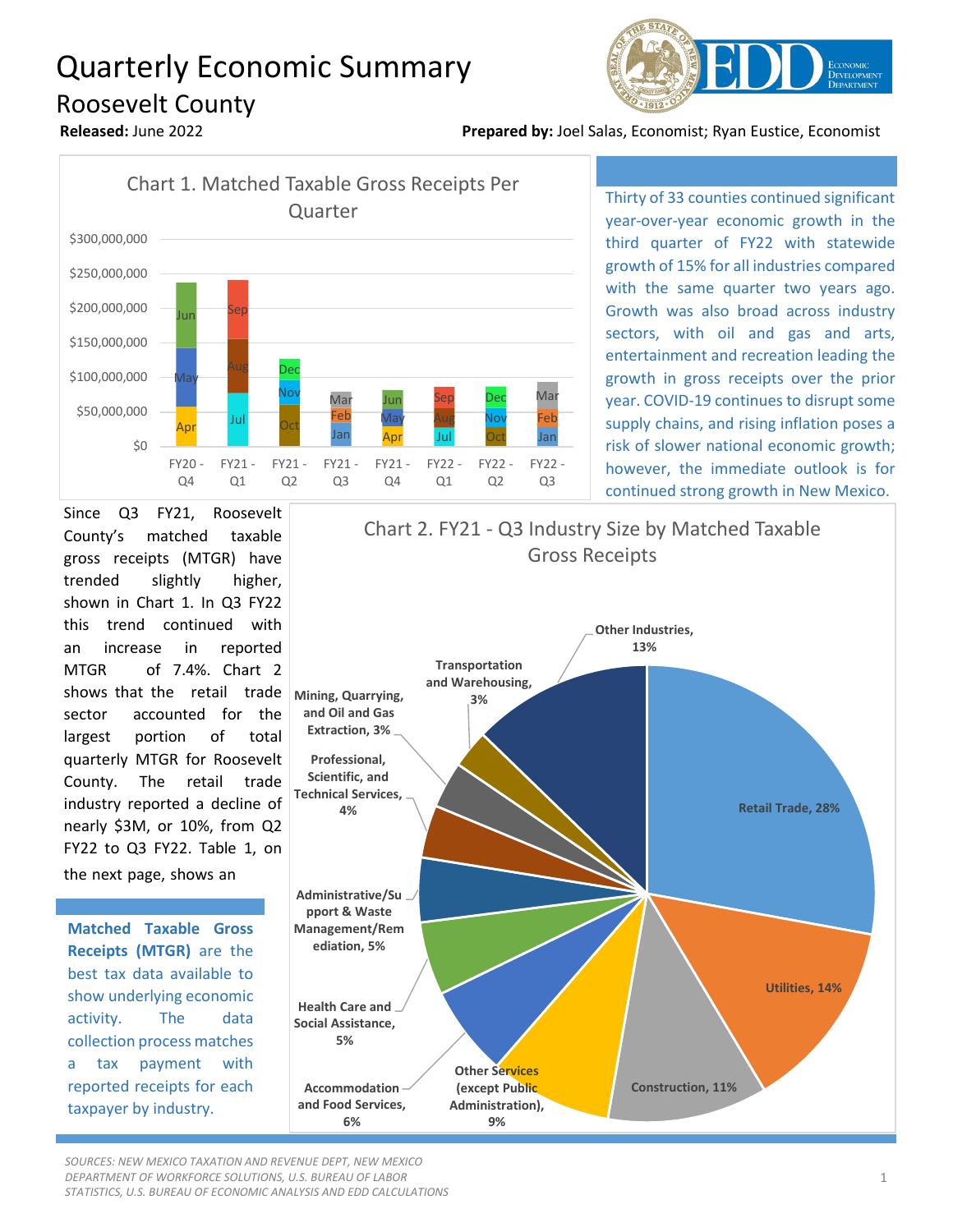## Quarterly Economic Summary Roosevelt County



| Table 1. FTZZ - Q5 IVIAtCHEQ Taxable Gross Receipts by Illudstry |           |            |     |                   |              |        |                 |        |
|------------------------------------------------------------------|-----------|------------|-----|-------------------|--------------|--------|-----------------|--------|
| <b>Industries</b>                                                | FY22 - Q3 |            |     | <b>YOY Growth</b> | YOY % Change |        | 2-Year % Change |        |
| <b>Accommodation and Food Services</b>                           | \$        | 5,966,656  | \$  | (33, 545)         |              | $-1%$  |                 | 5%     |
| Administrative/Support & Waste Management/Remediation            | \$        | 4,263,069  | S   | 2,777,528         |              | 187%   |                 | 585%   |
| Agriculture, Forestry, Fishing, and Hunting                      |           | 594,523    | S   | 242,311           |              | 69%    |                 | $-8%$  |
| Arts, Entertainment, and Recreation                              |           | 87,007     | S   | 87,007 N/A        |              |        | N/A             |        |
| Construction                                                     |           | 10,573,250 | S   | 2,549,382         |              | 32%    |                 | $-82%$ |
| <b>Educational Services</b>                                      |           | 206,148    | S   | 80,883            |              | 65%    |                 | 116%   |
| Finance and Insurance                                            |           | 770,616    | Ŝ   | 97,186            |              | 14%    |                 | 46%    |
| <b>Health Care and Social Assistance</b>                         |           | 4,839,300  | S   | 2,134,529         |              | 79%    |                 | 97%    |
| Information                                                      |           | 2,282,398  |     | 668,780           |              | 41%    |                 | $-26%$ |
| Management of Companies and Enterprises                          |           |            |     |                   | N/A          |        | N/A             |        |
| Manufacturing                                                    |           | 1,845,079  | Ŝ   | (47,018)          |              | $-2%$  |                 | 38%    |
| Mining, Quarrying, and Oil and Gas Extraction                    |           | 3,064,826  | S   | 2,388,257         |              | 353%   |                 | 374%   |
| Other Services (except Public Administration)                    |           | 8,084,418  | S   | 2,124,926         |              | 36%    |                 | $-33%$ |
| Professional, Scientific, and Technical Services                 |           | 3,477,218  | S   | 1,243,708         |              | 56%    |                 | 12%    |
| <b>Public Administration</b>                                     |           |            |     |                   | N/A          |        | N/A             |        |
| Real Estate and Rental and Leasing                               | \$        | 1,899,648  | \$  | 820,976           |              | 76%    |                 | 113%   |
| <b>Retail Trade</b>                                              |           | 26,021,650 | S   | 4,015,902         |              | 18%    |                 | 28%    |
| <b>Transportation and Warehousing</b>                            |           | 2,522,278  | S   | 11,062            |              | 0%     |                 | 21%    |
| <b>Unclassified Establishments</b>                               |           | 1,908,520  | S   | 1,355,119         |              | 245%   |                 | 200%   |
| Utilities                                                        |           | 12,651,750 | S   | (8,092,766)       |              | $-39%$ |                 | 98%    |
| <b>Wholesale Trade</b>                                           |           | 2,307,260  | -S  | 1,305,118         |              | 130%   |                 | 180%   |
| <b>All Industries</b>                                            | Ś.        | 93,452,990 | \$. | 13,692,848        |              | 17%    |                 | $-23%$ |

**Table 1. FY22 - Q3 Matched Taxable Gross Receipts by Industry**

increase of \$14M from Q3 in FY21 to FY22 of the same period. Table 1 also shows 15 industries that reported a year-over-year (YOY) increase. The largest increase came from the retail trade industry, which posted a YOY increase of \$4M or 18%.

Gross receipts tax (GRT) revenue collections have trended downward over the last eight quarters, shown in Chart 4. From Q2 FY22 to Q3 FY22, GRT collections increased by \$87K or 7.1%. The amount collected during Q3 FY22 (\$1.3M) is \$600K lower than the eight-quarter average for Roosevelt County (\$1.9M).



*SOURCES: NEW MEXICO TAXATION AND REVENUE DEPT, NEW MEXICO DEPARTMENT OF WORKFORCE SOLUTIONS, U.S. BUREAU OF LABOR STATISTICS, U.S. BUREAU OF ECONOMIC ANALYSIS AND EDD CALCULATIONS*





Chart 3. Annual Total GRT Revenue